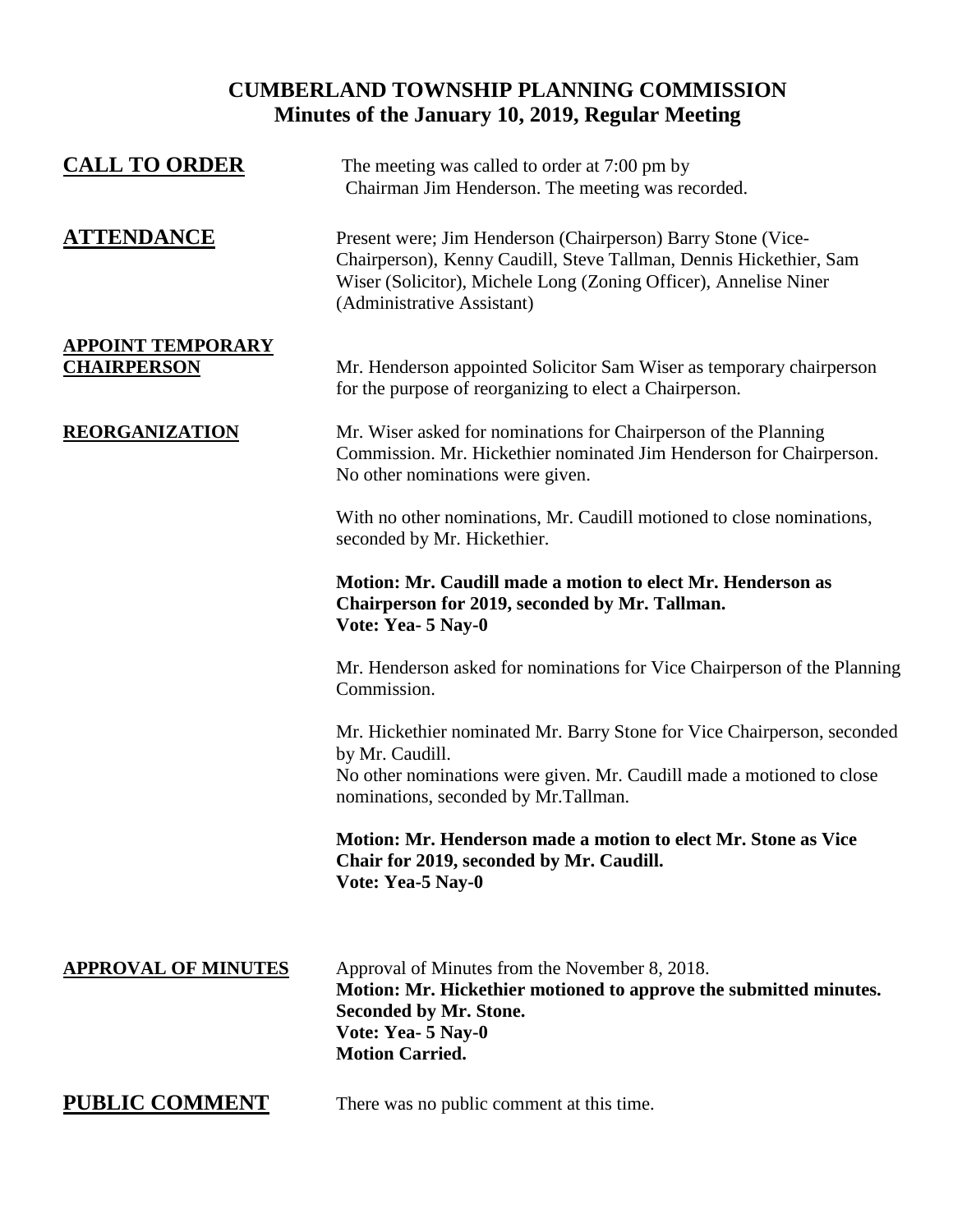## **ACTIVE BUSINESS**

### **Musket Ridge, proposing 122 dwelling units in 61 buildings, with one office building and associated off-street parking for the office building located on the east side of Kinsey drive:**

Mr. Bob Sharrah (Sharrah Design Group Inc.) presented the Commission with the brief history of the Musket Ridge Plan. The project was originally submitted in 2015, where there were comments from the Township's traffic engineer.

In those comments, there was discussion in relation to the designation of Armistead Ave. as a "Neighborhood Collector." With the attached design, a revised horizontal alignment and general design of this street to meet the Township's criteria for this designation is proposed.

Mr. Sharrah also made note that the most recent submission for this project proposed the connection to Kinsey Drive as an emergency connection only; with the main access being through the Lincoln Estates mobile home park. Due to concerns from the Lincoln Estates ownership; as well as the residence of Lincoln Estates the Musket Ridge design has been revised back to the previous original main connection to Kinsey Drive. He is presently working on a subdivision design for the adjoining Arthur Shaw property.

In addition, the subdivision will extend Kinsey Drive southward, extend Armistead Ave. south and west to Knoxlyn Road, which will provide another vehicular connection utilizing the "neighborhood collector."

In discussion with the Planning Commission, Mr. Sharrah, Ms. Heine and Ms. Long, there were several areas of concern such as access to Kinsey Drive from Chambersburg Road, the extending of Kinsey Drive southward and having "No Parking" on both sides of the collector road. With the concerns from the Planning Commission members, and Township staff, Mr. Wiser suggested that the Commission table the plans, until KPI's comments are received, Adams County comments are received and Jodie Evans (McMahon Associates) comments are received. Mr. Wiser also suggested that the proposed plans go to Gettysburg Fire Department for comments as well.

**Motion: Mr. Stone motioned to table the proposed plans until the following months meeting or after. Seconded by Mr. Hickethier. Vote: Yay-5 Nay-0**